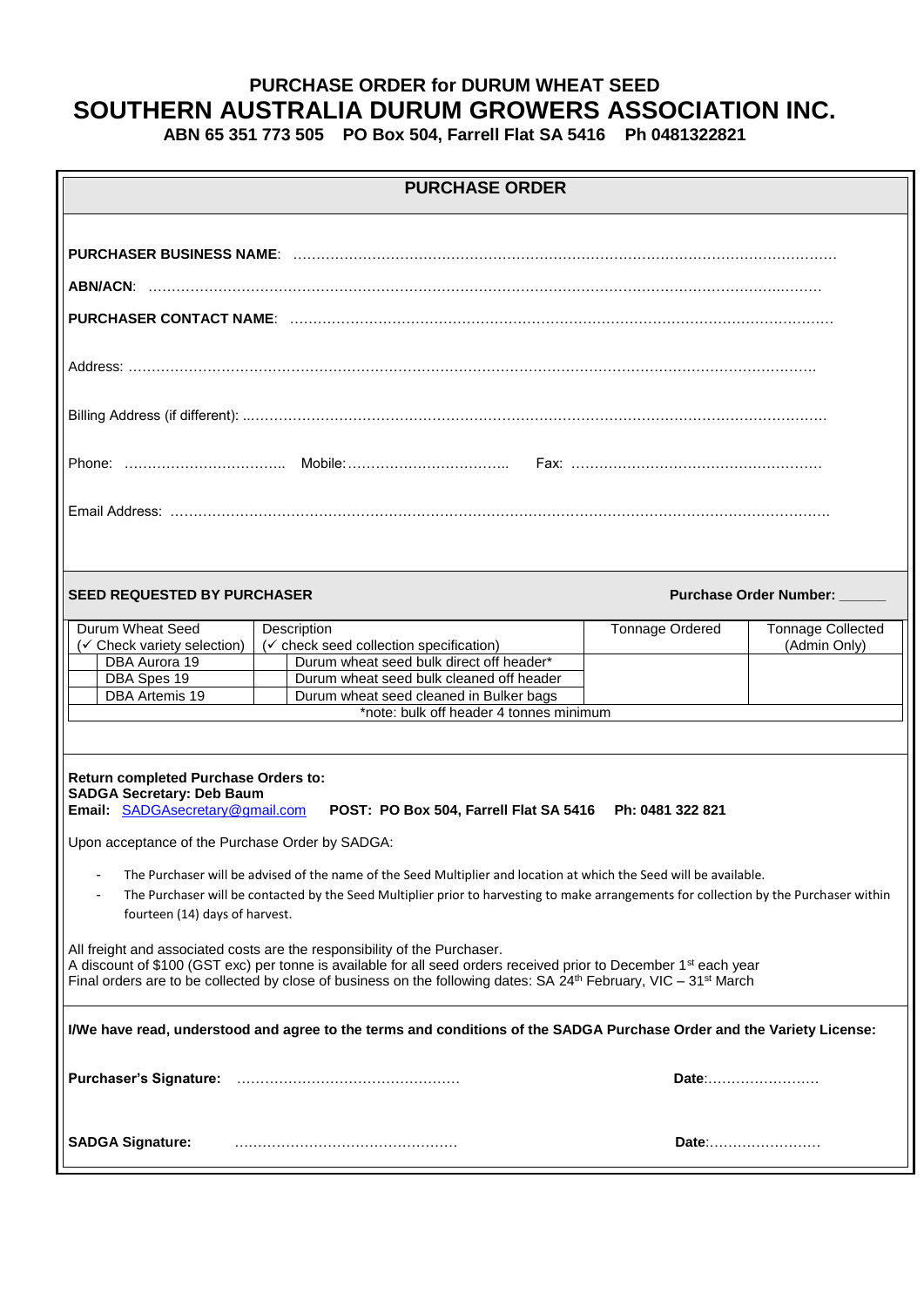## **SADGA TERMS AND CONDITIONS**

The following conditions, provisions and terms ("**Terms and Conditions**") govern the relationship between SAGDA and the Purchaser in connection with the supply of Seed by the Seed Multiplier on behalf of SADGA.

#### 1. **DEFINITIONS AND INTERPRETATION**

- 1.1. **"Agreement"** means the documents comprising the Purchase Order and these Terms and Conditions;
- 1.2. **"Contract Sum"** means the amount to be paid by the Purchaser to SADGA as calculated by SADGA using the Purchase Order quantity of Seed requested together with the Price as released by SADGA, as recorded on the invoice;
- 1.3. **"Purchaser"** means the business or company identified in the Purchase Order;
- 1.4. **"Purchase Order"** means the document preceding the Terms and Conditions having that title and signed by the Purchaser.
- 1.5. **"Clean Seed"** means 98 percent purity as a minimum in accordance with industry standards;
- 1.6. **"SADGA"** means the Southern Australia Durum Growers Association;
- 1.7. **"Seed"** is the seed ordered by the Purchaser to be supplied by the Seed Multiplier as listed in the Purchase Order;
- 1.8. **"Seed Multiplier**" is a member of SADGA whom makes Seed available to the Purchaser on behalf of SADGA.
- 1.9. **"Treasurer"** is the person identified as such on the Purchase Order.
- 1.10. Headings are for convenience only and do not form part of these Terms and Conditions; and
- 1.11. Reference to the singular includes the plural and the plural includes the singular.

#### 2. **PLACING AN ORDER**

- 2.1. The Purchaser is deemed to have confirmed the accuracy of the Purchase Order and to have read and accepted these Terms and Conditions by signing the Purchase Order and returning a copy of the Purchase Order to the Treasurer of SADGA.
- 2.2. No seed will be available for collection until the Purchase Order is signed and returned to the Treasurer.
- 2.3. Seed is sold to the Purchaser to be grown as a commercial sale by the Purchaser and must not under any circumstances be resold as seed.
- 2.4. The Seed price is determined by SAGDA and made available to Purchasers on or about 2 December of the given year.
- 2.5. Any amendments to the Purchase Order must be made in writing to SADGA and approved by SADGA no later than the date of harvest by the Seed Multiplier, after which time all orders and quantities are final.
- 2.6. The Purchaser will be liable to SADGA for the cost of all Seed which is the subject of a Purchase Order after the date of harvest by a Seed Multiplier, together with any cleaning fees incurred under clauses [3.4](#page-1-0) t[o 3.6.](#page-1-1)

#### 3. **COLLECTION**

- 3.1. The Purchaser will be advised by SADGA of name of the Seed Multiplier and the location where the Seed will be available.
- 3.2. The Purchaser will be contacted by the Seed Multiplier prior to harvesting to make arrangements for collection. Collection by the Purchaser is to occur within fourteen (14) days of harvest.
- 3.3. All freight and all other associated costs are the responsibility of the Purchaser.
- <span id="page-1-0"></span>3.4. SADGA is contractually obliged to supply the Purchaser with clean Seed. Should any Seed be assessed by SADGA or its agents as requiring cleaning, this will be undertaken as directed by SADGA and at the cost of the Purchaser.

SADGA is unable to release Seed that does not meet minimum acceptable standards nor able to transfer the responsibility cleaning of the Seed to the Purchaser.

- 3.5. The Purchaser is responsible to ensure that all vehicles are free of contaminants. The Seed Multiplier has complete discretion to refuse entry to any vehicle they deem to be contaminated by weeds or foreign grain.
- <span id="page-1-1"></span>3.6. Should a Grain Multiplier be required to clean a vehicle prior to loading a surcharge of \$100.00 will be applied to the Purchaser's invoice. Cleaning of a vehicle is at the discretion of the Grain Multiplier.
- 3.7. All vehicles will be weighed before and after the collection of Seed at a weighbridge agreed between the Purchaser and Seed Multiplier, unless the Seed Multiplier has facilities suitable onsite to ascertain the weight of seed provided to the Purchaser
- 3.8. Following collection, the Seed Multiplier will notify SADGA of the exact tonnage collected by the Purchaser. SADGA will then issue an invoice to the Purchaser to be paid in accordance with clause 5.
- 4. **TITLE**
- 4.1. Until the Purchaser has paid the Contract Sum in full legal and beneficial ownership of the Goods remains with SADGA.
- 4.2. Until such time as SAGDA receives payment of all costs due and payable by the Purchaser, the Purchaser holds the Goods (at no cost) as trustee for the SADGA.
- 4.3. In addition to any lien to which the SADGA may by statute or otherwise be entitled, SADGA shall, in the event of the Purchaser's insolvency, bankruptcy or winding up, be entitled to a general lien for the unpaid price of any Seed collected by the Purchaser but not paid for.
- 4.4. Nothing in Clause 4.3 prevents SAGDA from exercising any legal rights and remedies to recover payment of all amounts due and payable under this Agreement and otherwise at law.
- 4.5. The purchaser has the full responsibility of all costs and damages associated with transit of seed.

#### 5. **PAYMENT**

- 5.1. The Purchaser must pay SAGDA, within thirty (30) days of the date of SAGDA issuing an invoice for such payment to the Purchaser, the total amount set out in the invoice/s issued by SAGDA.
- 5.2. SAGDA may, in its absolute discretion, seek and recover from the Purchaser and the Purchaser agrees to pay:
	- 5.2.1. interest on all overdue invoices from the date of an unpaid invoice monthly at a rate of 2% above the official cash rate at the date the invoice falls due;
	- 5.2.2. any costs and expenses incurred in collecting or attempting to collect any amounts that are not paid by the Purchaser when due including debt collector's expenses, and solicitor's fees on a solicitor/client basis.

#### 6. **COMPLETION**

6.1. SAGDA shall not be liable to compensate the Purchaser for any delay in the provision of the Seed by the Seed Multiplier.

#### 7. **LIMITATION OF LIABILITY**

- 7.1. All liability and obligations imposed under statute are expressly excluded but only to the extent that this exclusion does not contravene the statute or cause any part of the Agreement to be void.
- 7.2. To the maximum extent permitted by law:
	- 7.2.1. SAGDA will not be liable to the Purchaser or any other person or third party in respect of any consequential or other loss or damage (including loss of profit, loss of income or loss to reputation) arising directly or indirectly from the performance or non-performance of the Seed under this Agreement;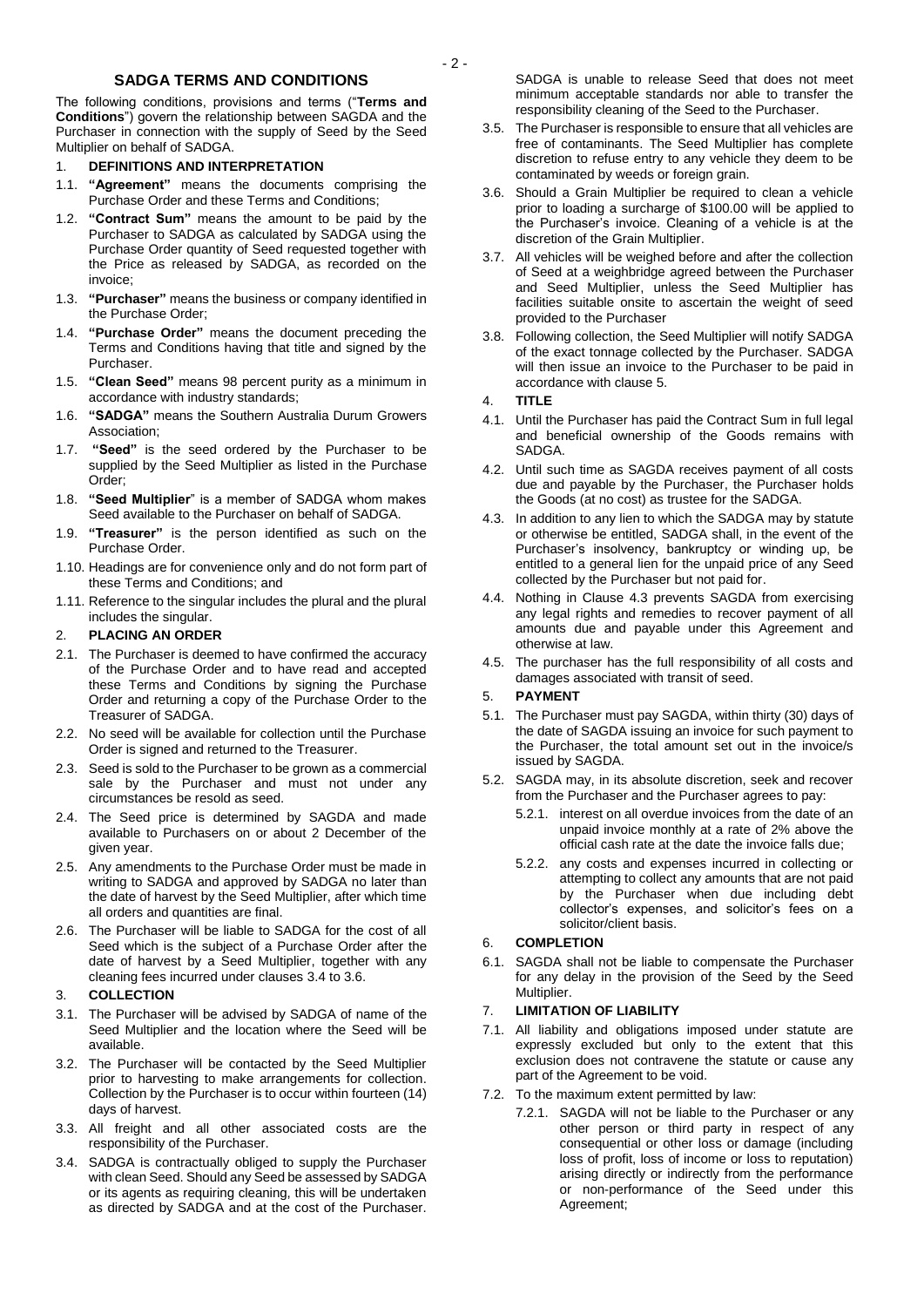- 7.2.2. SAGDA's liability arising out of a connection with this Agreement whether under the law of contract, in tort, in equity under statute or otherwise shall be limited to an amount equal to the Contract Sum;
- 7.2.3. SAGDA shall not be liable to the Purchaser for any<br>statements, representations, guarantees, representations, conditions or warranties not expressly contained in the Purchase Order.

#### 8. **SUSPENSION AND/OR TERMINATION BY SAGDA**

- 8.1. SAGDA shall be entitled to suspend and/or terminate the supply of Goods and/or Services forthwith by written notice to the Purchaser upon the happening of any one of the following events:
- 8.1.1. where full payment of any invoice issued by SAGDA to the Purchaser whether for the whole or part of the Contract Sum has not been received by SAGDA in keeping with clause 5 above;
- 8.1.2. where the Purchaser, being an individual, commits an act of bankruptcy or, being a corporation goes into liquidation or has a receiver or administrator appointed to control its affairs, is deemed unable to pay its debt or has a petition presented for its winding up or for an administrative Order ; or
- 8.1.3. where the Purchaser is in material breach of any of the Terms and Conditions and:-
	- (a) SAGDA has given the Purchaser a written notice demanding the breach be remedied within fourteen (14) days and the Purchaser fails to comply with such notice; or
	- (b) such breach cannot be remedied; or
	- (c) such breach evinces an intention on the part of the Purchaser that it does not wish to be bound by the terms of this Agreement.
- 8.2. Any suspension and/or termination shall be without prejudice to and shall not affect any rights of SAGDA against the Purchaser that have accrued up to the time of suspension or termination (as the case may be).

#### 9. **VARIATION AND/OR TERMINATION BY THE PURCHASER**

- 9.1. The Agreement may only be cancelled and/or varied by the Purchaser with the written consent of SAGDA.
- 9.2. To the extent permitted by law, SAGDA may require, as a condition of such consent, that the Purchaser pay reasonable charges for such cancellation/variation, which takes into account expenses incurred by SAGDA to the date of cancellation and/or variation.

#### 10. **FORCE MAJEURE**

10.1. SAGDA will have no liability to the Purchaser in relation to any loss, damage or expense caused by SAGDA's failure to supply the Goods and/or complete the Services as a result of fire, flood, hail, frost, tempest, earthquake, riot, civil disturbance, theft, vandalism, crime, strike, lockout, breakdown, war, the inability of SAGDA's Seed Multipliers to supply the necessary material or any other matter beyond SAGDA's control.

#### 11. **PRIVACY**

11.1. The Purchaser hereby authorizes SAGDA to collect, retain, record, use and disclose consumer and/or commercial information about the Purchaser, in accordance with the *Privacy Act 1988 (Cth)*, to persons and/or legal entities who are a solicitor, or any other professional consultant engaged by SAGDA, a Debt Collector, Credit Reference Organization and/or any other individual or organization which maintains credit references and/or default listings.

#### 12. **DISPUTE RESOLUTION**

- 12.1. Without prejudice to either party's rights under relevant legislation both parties agree that:
- 12.1.1. the Purchaser and SAGDA will initially use all reasonable endeavors to resolve any dispute arising under this

Agreement within 14 days of a party being advised by written notice of such a dispute;

- 12.1.2. in the event that the parties are unable to resolve the dispute within the timeframe specified at clause 12.1.1 above, the parties may either agree to refer the matter to mediation or some other form of alternative dispute resolution or commence legal proceedings.
- 12.1.3. To the extent possible, both parties shall continue to comply with their respective obligations under this Agreement whilst the dispute is being addressed by the procedure as set out in this clause 12.1;
- 12.1.4. Nothing in this Agreement shall prevent SAGDA from seeking injunctive relief at any time if it is deemed necessary by SAGDA.

#### 13. **APPLICABLE LAW**

13.1. The Agreement is governed by the laws of South Australia and the parties submit to the exclusive jurisdiction of the Courts of South Australia.

#### 14. **SEVERANCE**

14.1. If any part of this Agreement is found to be void, voidable or not enforceable, that part shall be struck out without affecting or eroding the enforceability or validity of the remaining parts and such severance shall not detract from the obligations each party has under this Agreement.

#### 15. **GUARANTEE**

15.1. The person signing this Agreement on behalf of the Purchaser and named as the Purchaser's contact hereby guarantees the payment of all monies that become due and payable under this Agreement. This guarantee will continue following the termination of this Agreement until all monies owing to SAGDA are paid in full.

#### 16. **ENTIRE AGREEMENT**

- 16.1. This Agreement contains the entire agreement between SAGDA and the Purchaser. The parties agree that any negotiations that lead to the formation of this Agreement have been accurately incorporated in this Agreement.
- 16.2. In entering into this Agreement, the parties hereby acknowledge that they have not made any warranties or representations to each other except as incorporated in this Agreement.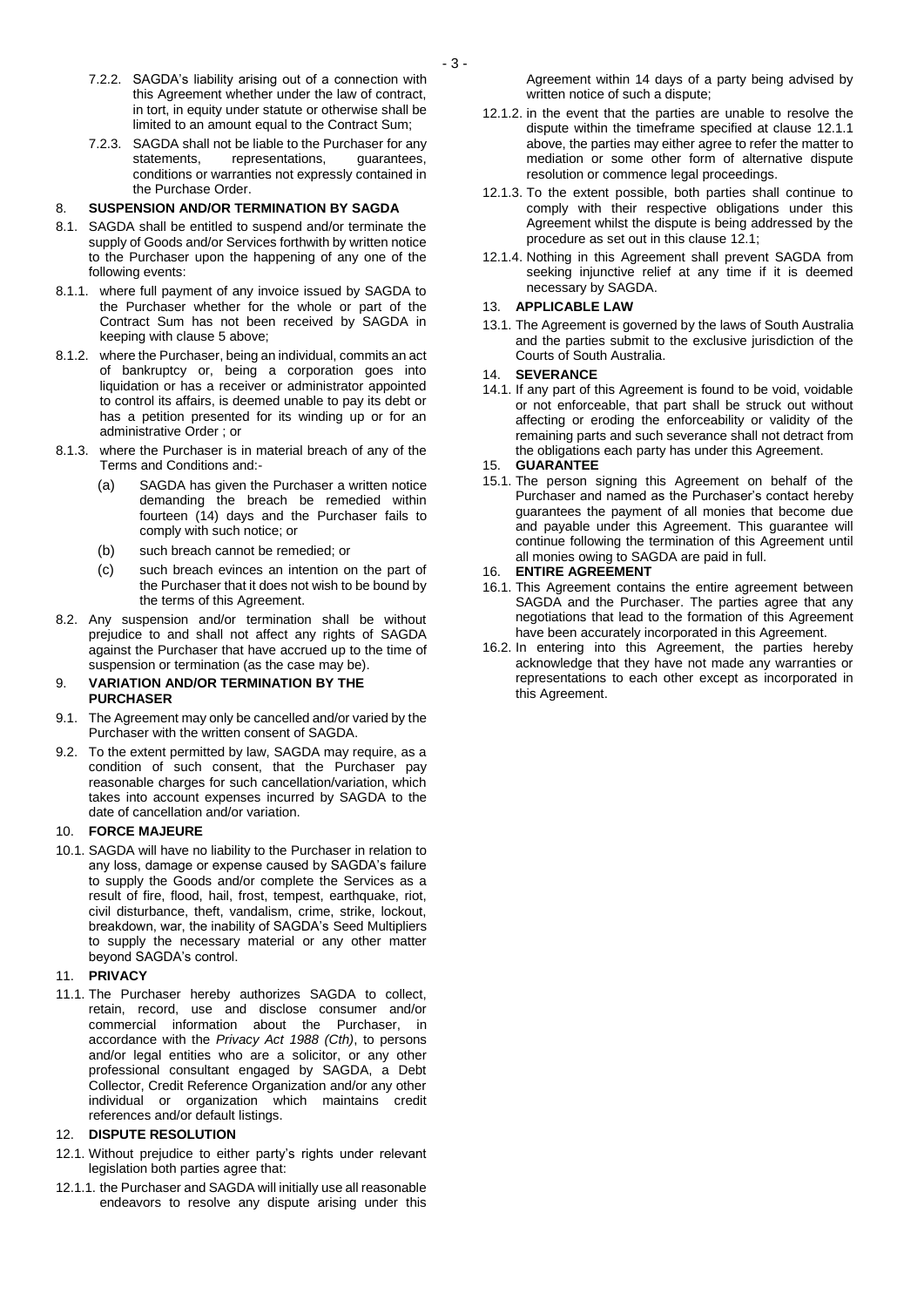# **Variety License - TERMS OF USE**

**This License is the Standard Industry Agreement adopted by the majority of Plant Breeding and Commercialisation companies in Australia**



# **YOU WILL BE TAKEN TO HAVE READ, UNDERSTOOD AND ACCEPTED THE TERMS BELOW BY ACCEPTING OR USING THE SEED.**

## **THIS CONTRACT IS BETWEEN OWNER/S OF PLANT BREEDERS RIGHTS OR LICENSEE, OF THE LICENSED VARIETIES, AND YOU, THE GROWER.**

## **Terms and conditions**

#### **It is agreed:**

## **1. Meaning of Words**

The meaning of words starting with a capital letter that are used in this Contract is set out in Schedule 1.

#### **2. Grant of License**

In return for you paying the EPR we grant you a non-exclusive license to use the Licensed Varieties to:

- a) plant Seed on your own farm to produce grain or fodder;
- b) produce more grain or fodder on your own farm using Retained Seed; and
- c) Sell grain or fodder other than for the purpose of further propagation.

## **3. What you cannot do**

- 3.1 You agree that:
- a) any Essentially Derived Variety of any Licensed Variety created using the Seed or Retained Seed will be owned by the owner/s of the PBR in the relevant Licensed Variety and you will do all things necessary to give effect to this clause.
- b) not to Sell any Grain for use as a Propagating Material without the Licensees or Owners express written permission.

## **4. Notice to declare production of Harvested Material**

4.1 On or before 31 March each year, we will provide, or arrange for a third party to provide, you with a notice to declare your production of Harvested Material for the previous twelve month period. You must accurately complete and return the notice as directed by that notice.

 4.2 If for any reason you do not receive such a notice by 31 March, you must provide to us a written notice by 30 April with the following information for the previous twelve month period:

- a) your name and address;
- b) the variety/ies and quantity/ies of Harvested Material produced by you;
- c) the variety/ies and quantity/ies of Harvested Material Sold by you and the trading name of each purchaser;
- d) the variety/ies and quantity/ies of Retained Seed;
- e) the variety/ies and quantity/ies of Harvested Material that has been or is intended to be Consumed;
- f) the variety/ies and quantity/ies of Harvested Material that are stored or warehoused for future sale, and;
- g) the total End Point Royalty due to us in relation to the Harvested **Material**

4.3 In addition to the information you are required to provide under clauses 4.1 and 4.2 (above), you must provide any other reports or information set out in Schedule 2.

4.4 You agree that:

a) any Authorised Distributor may pass on Details to us; and

 b) any entity that stores, warehouses, conditions, purchases or Sells the Harvested Material that you produce may pass on Details to us.

## **5. Payment of End Point Royalty**

- 5.1 You must pay to us, by 30 April each year, the End Point Royalty (and applicable GST) as set out in Schedule 2 for each tonne of Harvested Material Sold or Consumed by you for the previous twelve month period.
- 5.2 Where clause 6 does not apply, we will, upon receipt of the information required to be provided by you under clause 4, issue a tax invoice to you for the End Point Royalty payable by you.
- 5.3 We reserve the right to charge interest on overdue amounts at the rate specified in Schedule 2.

## **6. Royalties deducted by EPR Collector**

- 6.1 If you Sell Harvested Material to an EPR Collector, you agree that the EPR Collector will:
- a) deduct End Point Royalties (including GST) in relation to the Harvested Material Sold from the Sale price to be paid by the EPR Collector to you for that Harvested Material;
- b) pay the sums deducted under clause 6.1(a) to us in or towards satisfaction of your obligations under this Contract to pay the End Point Royalty with respect to the Harvested Material, and;
- c) provide Details to us.
- 6.2 We will require the EPR Collector to issue a tax invoice to you for the amount of End Point Royalty (including GST) deducted and paid to us by the EPR Collector.

## **7. Your other Obligations**

- You must:
- a) make sure that anything you do under this Contract complies with all applicable laws;
- b) promptly notify us if you become aware of any unauthorised propagation, production, reproduction, sale or use of any grain or fodder; and
- c) if you plan to sell any property on which Seed or Retained Seed has been planted:
	- (i) notify us and provide details of the purchaser;
	- (ii) make sure that it is a condition of sale that the purchaser takes over your obligations under this Contract; and
	- (iii) pay or have paid all EPRs due on any Harvested Material that is on the property at the date of sale.

## **8. Records**

- 8.1 You must:
- a) keep records in sufficient detail to enable all EPRs to be easily and accurately determined;
- b) within 30 days after receiving a request from us, make those records available to us or an auditor appointed by us;
- c) pay our costs of any audit that shows you have underpaid us by more than 5% and make up the shortfall; and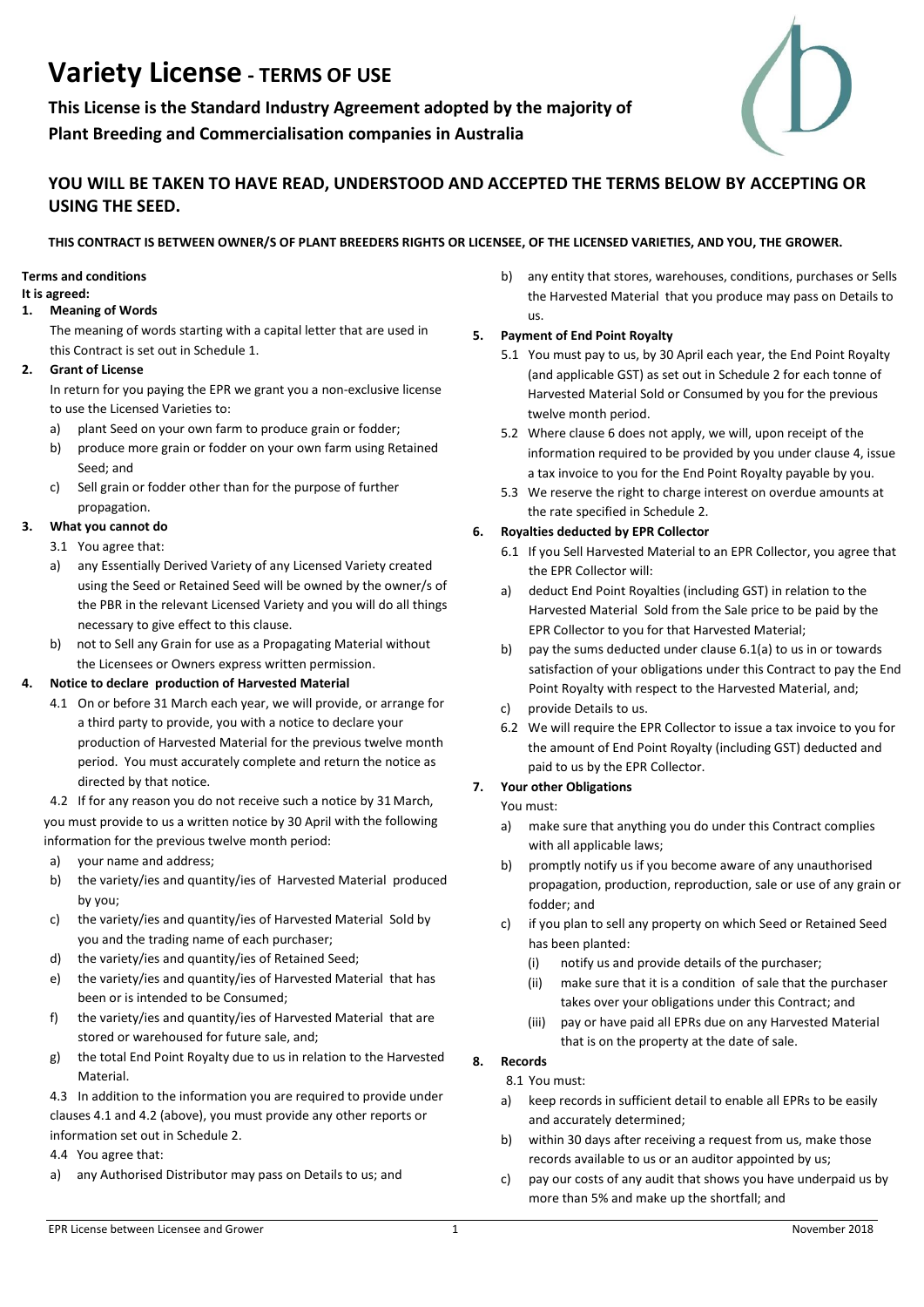- d) keep the records for 7 years from the date you Sell any Harvested Material.
- 8.2 If any audit shows that you have overpaid us by more than 5% we will credit the overpayment against future payments.

## **9 Promises and exclusions**

- 9.1 We promise that:
- a) we have all rights necessary to grant you the License of the Licensed Varieties; and
- b) the Seed you buy from us or an Authorised Distributor will be free from obligations to anyone else unless we have told you about those obligations.
- 9.2 Except as provided in clause 9.1 (above) we exclude all terms, conditions and promises implied by custom, the general law or statute except any promises that cannot be excluded by law.
- 9.3 To the extent permitted by law, our liability to you for breach of any promise that cannot be excluded is limited, at our option, to replacing the Seed or refunding the price you paid for the Seed.

## **10 Liability**

10.1 You:

- a) acknowledge that you Use the Licensed Varieties at your own risk;
- b) indemnify us against all Loss incurred by us and resulting from your Use of any Seed, Retained Seed or Harvested Material or any breach of this Contract.
- 10.2 If we contribute to any Loss which we have asked you to pay under clause 10.1, then you don't have to pay us for the portion of the Loss that we contributed to.
- 10.3 We exclude all liability for any special, indirect or consequential damages arising out of your Use of the Licensed Varieties, Seed, Retained Seed or Harvested Material.

## **11 Dispute resolution**

Any dispute or difference arising out of or in connection with this Contract will be submitted to an expert in accordance with, and subject to, The Institute of Arbitrators & Mediators Australia Expert Determination Rules.

#### **12 Term**

This Contract takes effect from the date on which you accept or Use any Seed and, subject to clause 13, continues in relation to each Licensed Variety until it is terminated by the variety owner and/or licensee.

## **13 Rights to end Contract**

- 13.1 Either of us may end this Contract immediately by giving notice to the other if the other:
- a) breaches any provision of this Contract and fails to fix the breach within 30 days after receiving notice asking it to do so; or
- b) breaches a provision of this Contract where that breach cannot be fixed.
- 13.2 We may end this Contract immediately by giving notice to you if you are unable to pay any of your debts (including EPRs) as and when they become due.
- 13.3 This Contract terminates automatically with respect to a particular Licensed Variety if we lose the right to grant the License in respect of that Licensed Variety.

## **14 At the end of Contract**

At the end of this Contract:

- a) the License ends;
- b) you must pay the EPR Collector or us any amounts outstanding;
- c) except as provided under clause 14 (d) you must promptly:
	- i) Sell or destroy all Harvested Material;

ii) destroy all Seed, and;

iii) destroy all Retained Seed or Sell the Retained Seed other than for further propagation, and pay the applicable EPR on the Harvested Material and the Retained Seed Sold.

- d) you may grow out any crop planted at the end of this Contract and Sell or Consume the Harvested Material from that crop and must pay EPR on that Harvested Material, but you must not plant any new crops using the Harvested Material;
- e) the following clauses continue, along with any other clause intended to continue after this Contract ends: clauses 8 (Records), 9 (Promises and Exclusions), 10 (Liability) and this clause; and
- f) accrued rights and remedies are not affected.

## **15 Notices**

- 15.1 Any notices under this Contract must be in writing and must be given in accordance with clauses 15.2 and 15.3.
- 15.2 A notice given in accordance with this clause will be deemed received:
- a) if left at the recipient's address, on the date of delivery;
- b) if sent by prepaid post, 10 days after the date of posting unless it is in fact received earlier, in which case, on the date of receipt;
- c) if sent by fax, when the sender's facsimile system generates a message confirming successful transmission of the total number of pages of the notice; or
- d) when posted to our website and/or posted to the Variety Central website [\(www.varietycentral.com.au\)](http://www.varietycentral.com.au/).
- 15.3 Only matters of a general nature relating to more than one grower may be the subject of a notice given in the manner described in 15.2d above. Notices given to individual growers must be addressed to the relevant contact person in Schedule 2 or to the address provided by the Authorised Distributor or EPR Collector.

## **16 Waiver**

The failure of either of us at any time to insist on performance by the other of any obligation under this Contract is not a waiver of any right to claim damages for breach of that obligation unless we acknowledge in writing that the failure is a waiver.

## **17 Amendment**

- 17.1 We may change the terms of this Contract by giving you at least 30 days notice.
- 17.2 If we change EPR rates we must notify you by October 1st in order for the change to take effect in the following Calendar Year.

## **18 Severability**

If part or all of any clause of this Contract is illegal or unenforceable it will be severed from this Contract and will not affect the continued operation of the remaining provisions.

#### **19 Assignment**

Except to the extent necessary to comply with clause 7(c)(ii), you must not assign or transfer or attempt to assign or transfer any obligation or right arising out of this Contract, without our written consent.

#### **20 Entire Contract**

This Contract and schedules records the entire Contract between each of us and supersedes all earlier agreements and representations by either of us.

## **21 Governing Law**

This Contract will be governed by the Governing Law as stipulated in Schedule 2, and the Courts of that State or Territory will have jurisdiction over all matters arising under it.